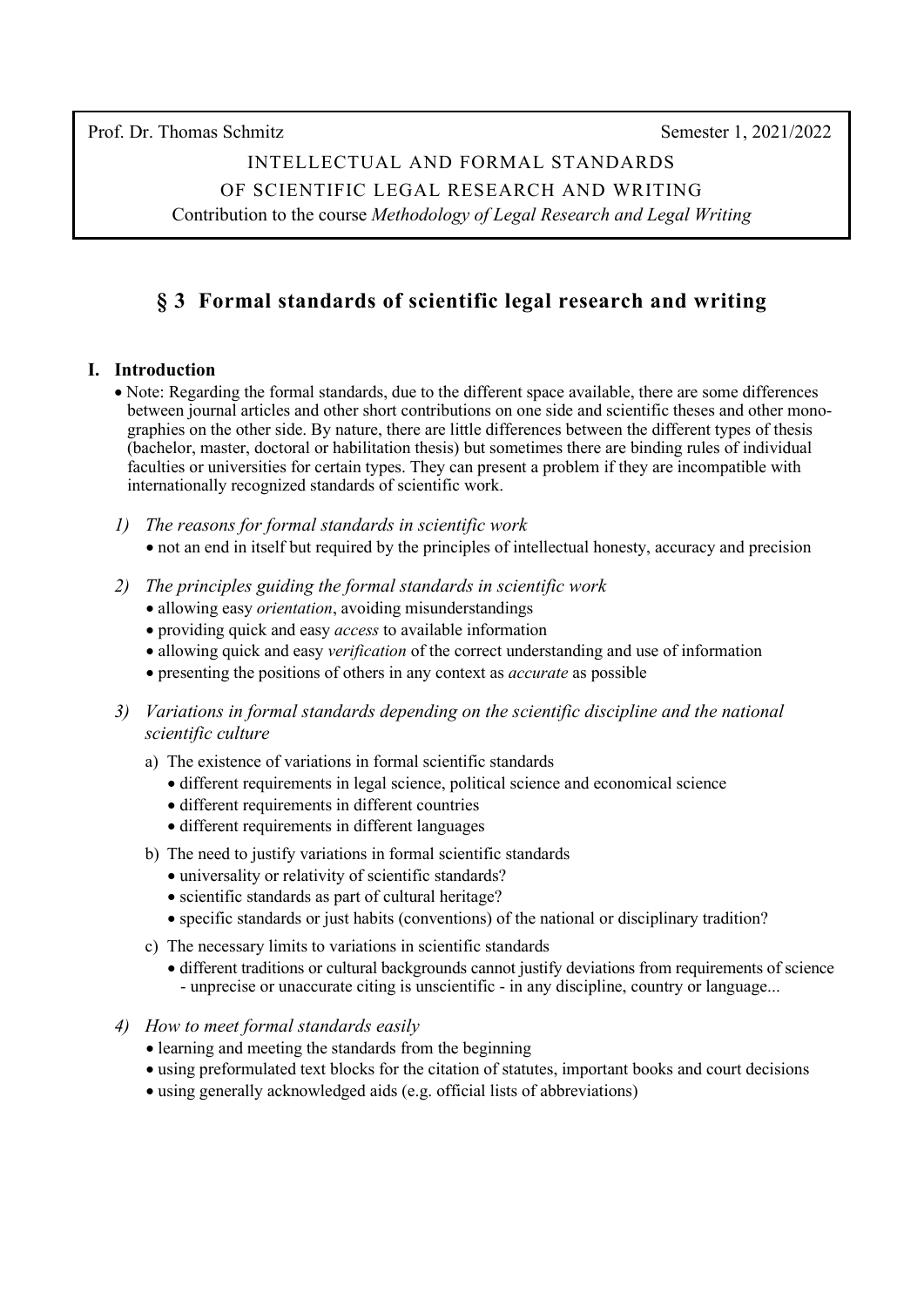*- §3 (Intellectual and formal standards of scientific legal research and writing), page 2 -*

## **II. The formal structure of the scientific work**

- *1) The general structure of a scientific thesis*
	- proposed structure: 1 cover sheet, 2 outline table of contents, 3 table of contents, 4 list of abbre viations, 5 main text, 6 multi-lingual summary, 7 comprehensive bibliography, 8 table of legis lation, 9 table of jurisprudence, 10 appendix, 11 index
	- the cover sheet often needs to follow special rules of the faculty or the study program
	- the outline table of contents (not more than 1 page) provides for a quick overview
	- the table of contents provides the most important guidance for the reader
		- must present all headlines in exactly the same wording as in the main text
		- should also list all diagrams, graphics and statistics in your text (or should be followed by a table of diagrams)
		- should be as clear as possible ( $\rightarrow$  make it clearer by smart formatting)
		- can be produced and updated automatically by a special function in the word processor
	- often forgotten in Indonesia: the list of abbreviations
	- important for readers who are not specialists in the relevant field of law - must include all abbreviations used in your text
	- the multi-lingual summary must be at least in English and in the language of the work
	- the *tables of legislation and jurisprudence*
		- must list all important legal sources and jurisprudence presented and discussed
		- must be *separate from the bibliography* because legal sources and jurisprudence are not scientific literature themselves but the objects of scientific research
		- should also indicate on which pages in the work the legislation or jurisprudence is discussed
	- very helpful: a well-structured *appendix* with materials difficult to access (foreign statutes and judgements, translations of important legal terminology, drafts, statistics, diagrams etc.) - can often be formatted in a smaller font size to avoid that it becomes too large
- *2) Formal standards for structuring*
	- see also the (intellectual) standards presented above (§ 3 III.2)
	- in particular: well-balanced structuring
		- not too many subdivisions ( $\rightarrow$  makes the reading of the text difficult)
		- no long sections without subdivisions  $(\rightarrow)$  makes an easy orientation impossible)

## **III. In particular: the bibliography and the index**

- *1) What must be listed in the bibliography?*
	- ► **all cited scientific literature but no other documents**:
	- *only scientific literature* (other literature may be listed separately or in a separate section at the end of the bibliography)
		- also scientific contributions published in the internet (drawing the line may be delicate)
	- only literature cited in your text (exception: the French model of a well-structured and commented comprehensive bibliography that is not just a list of books but a scientific work itself)
	- *no legal norms or court decisions* (they must be listed separately in tables of legislation and juris prudence)
	- *no political documents* (they may be listed in a separate table)
	- no other documents or websites
- *2) How must it be presented?*
	- a division of the bibliography into categories (textbooks, works of references, articles etc.) is not common (except in the French comprehensive bibliographies) but often helpful
	- pay attention to the *correct spelling of the names* (including the use of special characters and dia critics)
	- list the authors of joint publications in the order chosen by them, not in the alphabetical order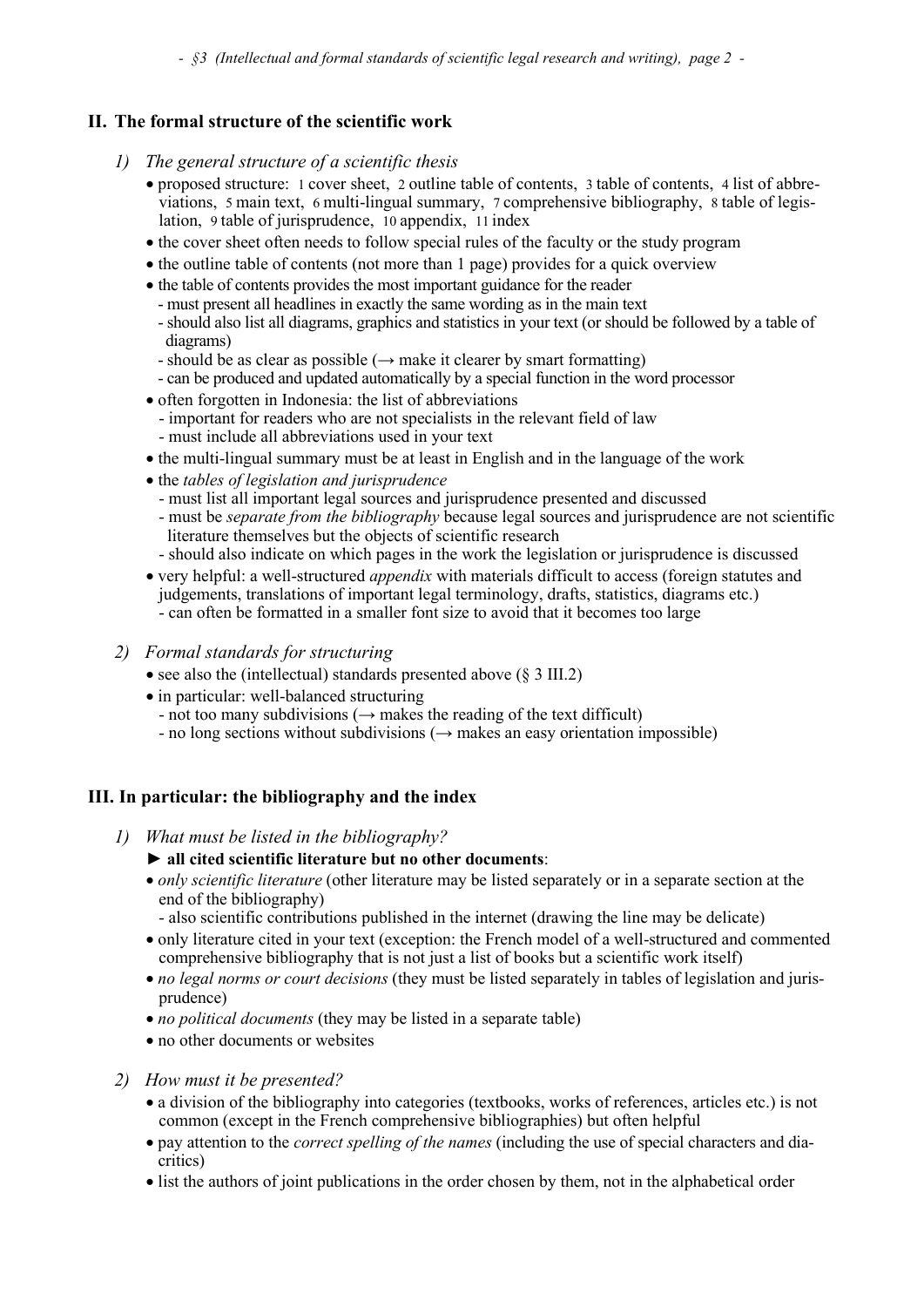- in times of internet the city of publication does not need to be indicated anymore (if not required by the rules of your faculty)
- specify the exact address of *internet publications* with a *deep link* and specify the date of your last verification of this address
- a general note on the last verification is enough (e.g." All websites last visited April 27, 2020.")
- for sources outside the world wide web (www) refer also to the internet protocol ("http://")
- *3) Are there special rules for publications in foreign languages?*
	- rule no. 1: the names of the authors or editors, the titles and subtitles are given in the language of the cited publication; you may add translations of the titles and subtitles [in square brackets]
	- rule no. 2: all other bibliographical specifications are made in the language of your work - so do not use the words "editor", "edition", "volume" or "page" or the corresponding abbrevia tions ("ed.", "vol.") if you write your text in Bahasa Indonesia!
	- this rule results from logic; it applies without regard to language, country or national tradition

#### *4) Often "forgotten" but imperative for every scientific work: the index*

- an often underestimated guidance that may attract readers
	- function: to allow a quick and easy access of the reader to all passages relevant to him
	- imperative in any master, doctoral or habilitation thesis
	- often decisive for the willingness of the reader to search for the relevant passages and, thus, for the scientific impact of the work
- causes a considerable amount of work which many lazy authors are not willing to invest
- but can be produced and updated semi-automatically by a special function of the word processor
- must be placed at the very end of the book
- prepare an *expedient and consistent system of entries at two or three levels*, following both a systematic and an associative concept
	- use a homogeneous and common terminology to enable the reader to look up the right keywords
	- combine entries and sub-entries in two different ways (e.g. "Constitution of the European Union" and "European Union - constitution")
	- include also common colloquial, non-technical keywords (e.g. "European constitution")

#### **IV.The scientific style of writing**

- *1) An objective and precise style of writing*
	- in particular: neutral formulations without subjective elements
	- in particular: precise and exact formulations, exact linking of thoughts by carefully chosen prepo sitions, conjunctions or other logical connections
- *2) A structured, purposeful style of writing*
	- following the concept of structured scientific research in every detail: outlining the problem, unfol ding the possible solutions, presenting the views in jurisprudence and literature, presenting one's own decision, giving reasons for one's own decision and recapitulating
	- discussing theories and presenting the views of others always in the context and from the perspec tive of the own specific questions (except if you write a commentary or textbook...)
- *3) A concise style of writing*
	- A scientific thesis is not an essay! In the continental legal tradition, scientific textes are expected to be short, compact and concentrated
	- recommended: frequent review of the text in order to shorten it without loosing substance

#### *4) But nonetheless a fluent and gripping style of writing*

- as far as possible with regard to one's own qualities as a writer...
- trying to use a simple terminology and to avoid complicated involved sentences
- trying to apply active voice instead of passive voice  $(\rightarrow$  more precise)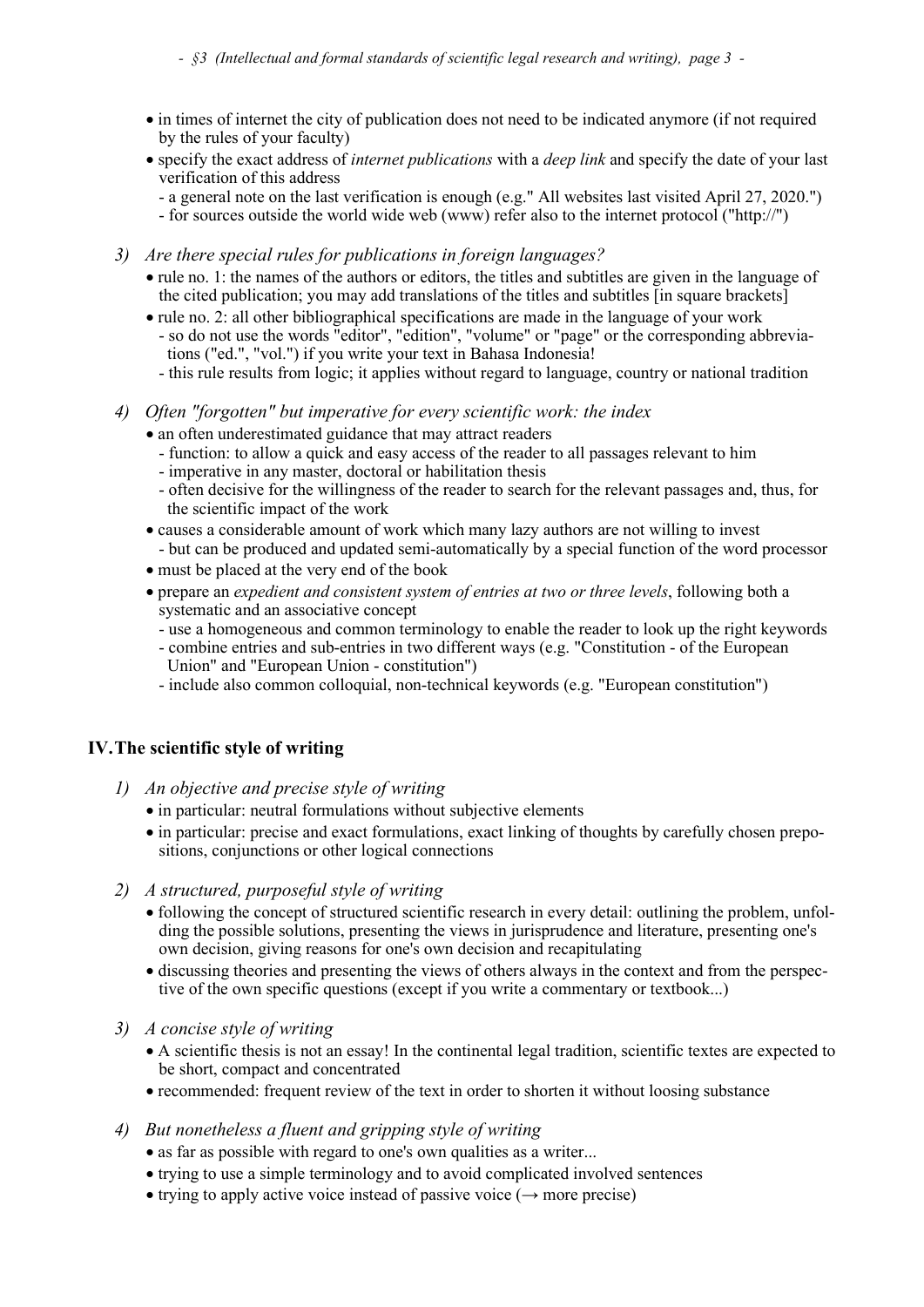*- §3 (Intellectual and formal standards of scientific legal research and writing), page 4 -*

## **V. The art of scientific citing**

- the conventions vary strongly, depending on the country and discipline, but the standards are universal since they derive from the demands of logic, precision and accuracy
- *1) The need of extensive scientific citing* 
	- every single information, which is not evident, must be substantiated (cf. § 3 III.1)
	- wherever you draw upon considerations of others, you must document it by citation (cf. § 3 I.1)
	- if there is not enough room for extensive footnotes  $(\rightarrow$  in course papers and journal articles) refer to a source that presents the scholarly debate in detail and note "... with further references"
- *2) Precision and accuracy as guiding principles of scientific citing*
	- a) *Where exactly* do I find the information? How can I get access to it?
		- always refer to the *exact page*, marginal number, paragraph, recital, footnote etc.
		- when citing journal articles or court decisions, specify both the page where the text begins and the page with the quoted passage
		- refer to *margin numbers* where possible because this will be more precise
		- when citing court decisions, refer preferably to official margin numbers because they are independent from the place of publication (internet, law journal, official reports etc.)
		- provide *deep links* to internet sources
		- do not adopt citations of others without verification (they will often be incorrect or not fit into the specific context of your text)
	- b) *What exactly* is the information?
		- present it as accurately as possible
		- indicate clearly where you need to interpret it
		- indicate if the cited opinion is the prevailing or a minority opinion
	- c) What ist the essence of the information in the *specific context*?
		- Has the sentence or part of a sentence in your text the same meaning as the cited passage?
		- Does the cited passage express exactly the scientific opinion you want to refer to?
		- Often *clarifications* are necessary to elucidate the context. For example, you may need to specify that you agree with the result of the author but not with his reasoning (or the other way around). Use conjunctions, adverbs, attributes and other grammatical means. In most langua ges, there are also special expressions applied for this purpose. For example, the English abbre viation "cf." (for "confer"), which expresses that the reference is rather vague, may indicate that the cited author is principally but not in detail of the same opinion or that his opinion is based on slightly different arguments.
	- d) The correct exact position of the footnote
		- Behind the paragraph, the sentence or the relevant part of the sentence? Inside or outside the brackets?
		- the footnote always refers to the part of the text (paragraph, sentence, part of the sentence, parenthesis etc.) that is specified by its exact position
		- sometimes it may be appropriate to insert a footnote directly behind an individual word
- *3) The correct citing of literature and jurisprudence*
	- if possible follow the citing suggestion of the cited work's author or editor
	- note that the *formal style of citing* (especially how to indicate the number of the page referred to, the year of publication of books, and the volume, issue and year of publication of journals) *varies strongly*, even when publishing in English, from discipline to discipline, country to country,*[1](#page-3-0)* and journal to journal

 - in legal writing *follow the citation rules in legal science*, not in political, economic or social sciences - in most countries, and internationally, they are different!

<span id="page-3-0"></span>See for an overview on the legal citation styles in numerous countries *NYU School of Law*, Guide to Foreign and International [Legal Citations,](https://www.law.nyu.edu/sites/default/files/upload_documents/Final_GFILC_pdf.pdf) 2006, [www.law.nyu.edu/sites/default/files/upload\\_documents/Final\\_GFILC\\_pdf.pdf.](https://www.law.nyu.edu/sites/default/files/upload_documents/Final_GFILC_pdf.pdf)